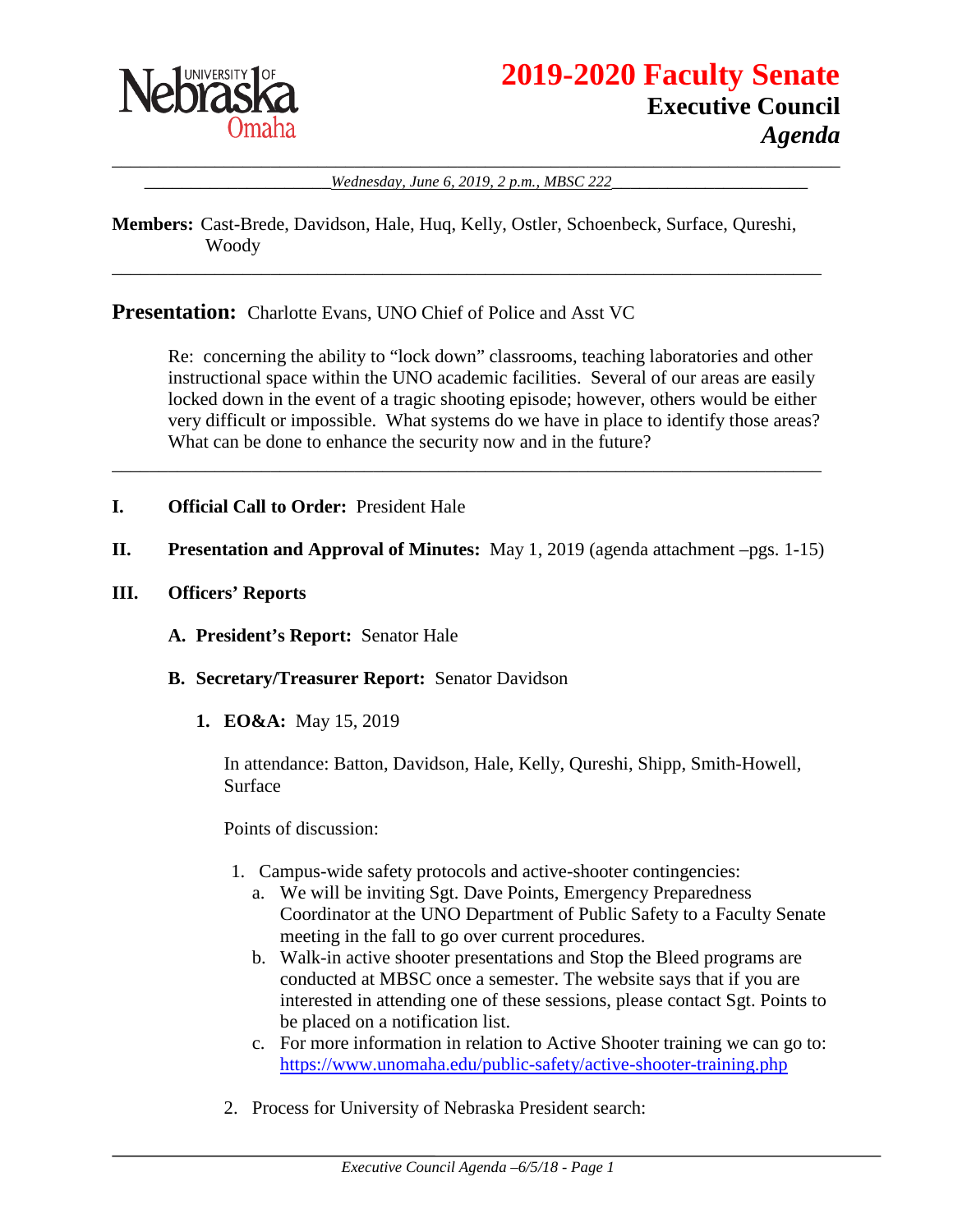- a. The listening sessions have tentatively been rescheduled likely for later this year, so that more faculty, staff, and students can participate. Faculty senates from all campuses are working together to ensure faculty have a voice in the search process.
- 3. Updated bylaws were acknowledged.
	- a. Faculty Senate will be reviewing appointed committees to see how those individuals on committees can share information & updates with Faculty Senate in a more systematic and easy way for all.
- 4. Resources for Retiring Faculty:
	- a. Currently resources for retiring faculty are not centralized. Individuals are working with Human Resources to create a website within HR that provides information on retirement.
- 5. Resolutions were acknowledged.

| Res. | Date                   | <b>Title</b>               | Admin  | Sent for      | $(A\text{cuchm I enning and C\text{uHein Resolution})$<br>Denied/ | <b>Final Action/Resolved</b> |
|------|------------------------|----------------------------|--------|---------------|-------------------------------------------------------------------|------------------------------|
| #    | <b>Senate</b>          |                            | Accept | <b>Senate</b> | Deferred/                                                         |                              |
|      |                        |                            |        | <b>Action</b> | In                                                                |                              |
|      | <b>Passed</b>          |                            |        |               |                                                                   |                              |
|      |                        |                            |        |               | <b>Progress</b>                                                   |                              |
| 4380 | 5/8/19                 | <b>Faculty Senate</b>      |        |               |                                                                   | Acknowledged                 |
|      |                        | Presidential               |        |               |                                                                   |                              |
|      |                        | Appointments (a-e)         |        |               |                                                                   |                              |
| 4379 | 5/8/19                 | Election/Appointme         |        |               |                                                                   | Acknowledged                 |
|      |                        | nt of Chair of the         |        |               |                                                                   |                              |
|      |                        | Committee on               |        |               |                                                                   |                              |
|      |                        | Committees/Rules           |        |               |                                                                   |                              |
| 4378 | 5/8/19                 | <b>Election of Faculty</b> |        |               |                                                                   | Acknowledged                 |
|      |                        | Senate                     |        |               |                                                                   |                              |
|      |                        | Secretary/Treasurer        |        |               |                                                                   |                              |
| 4377 | 5/8/19                 | Election of Faculty        |        |               |                                                                   | Acknowledged                 |
|      |                        | Senate Vice                |        |               |                                                                   |                              |
|      |                        | President                  |        |               |                                                                   |                              |
| 4376 | 5/8/19                 | Appointment of             |        |               |                                                                   | Acknowledged                 |
|      |                        | Parliamentarian            |        |               |                                                                   |                              |
| 4375 | 5/8/19                 | <b>Standing Committee</b>  |        |               |                                                                   | Acknowledged                 |
|      |                        | Chairs                     |        |               |                                                                   |                              |
| 4374 | 5/8/19                 | <b>Adoption of Revised</b> |        |               |                                                                   | Acknowledged                 |
|      |                        | <b>Bylaws</b>              |        |               |                                                                   |                              |
| 4373 | 5/8/19                 | University                 |        |               |                                                                   | Acknowledged                 |
|      |                        | Committees (a-h)           |        |               |                                                                   |                              |
| 4372 | 5/8/19                 | <b>Campus Committees</b>   |        |               |                                                                   | Acknowledged                 |
|      |                        | $(a-1)$                    |        |               |                                                                   |                              |
| 4371 | 5/8/19                 | Membership of              |        |               |                                                                   | Acknowledged                 |
|      |                        | 2019-2020 Faculty          |        |               |                                                                   |                              |
|      |                        | <b>Senate Standing</b>     |        |               |                                                                   |                              |
|      |                        | Committees                 |        |               |                                                                   |                              |
| 4370 | 5/8/19                 | Permanent                  |        |               |                                                                   | Acknowledged                 |
|      |                        | Replacement for            |        |               |                                                                   |                              |
|      |                        | A&S Senator                |        |               |                                                                   |                              |
|      |                        |                            |        |               | <b>TO BE FOLLOWED UP</b>                                          |                              |
|      |                        |                            |        |               |                                                                   |                              |
|      | <b>CARRIED FORWARD</b> |                            |        |               |                                                                   |                              |
|      |                        |                            |        |               |                                                                   |                              |

#### **2019-2020 Resolution Action Table (Action Pending and Current Resolutions)**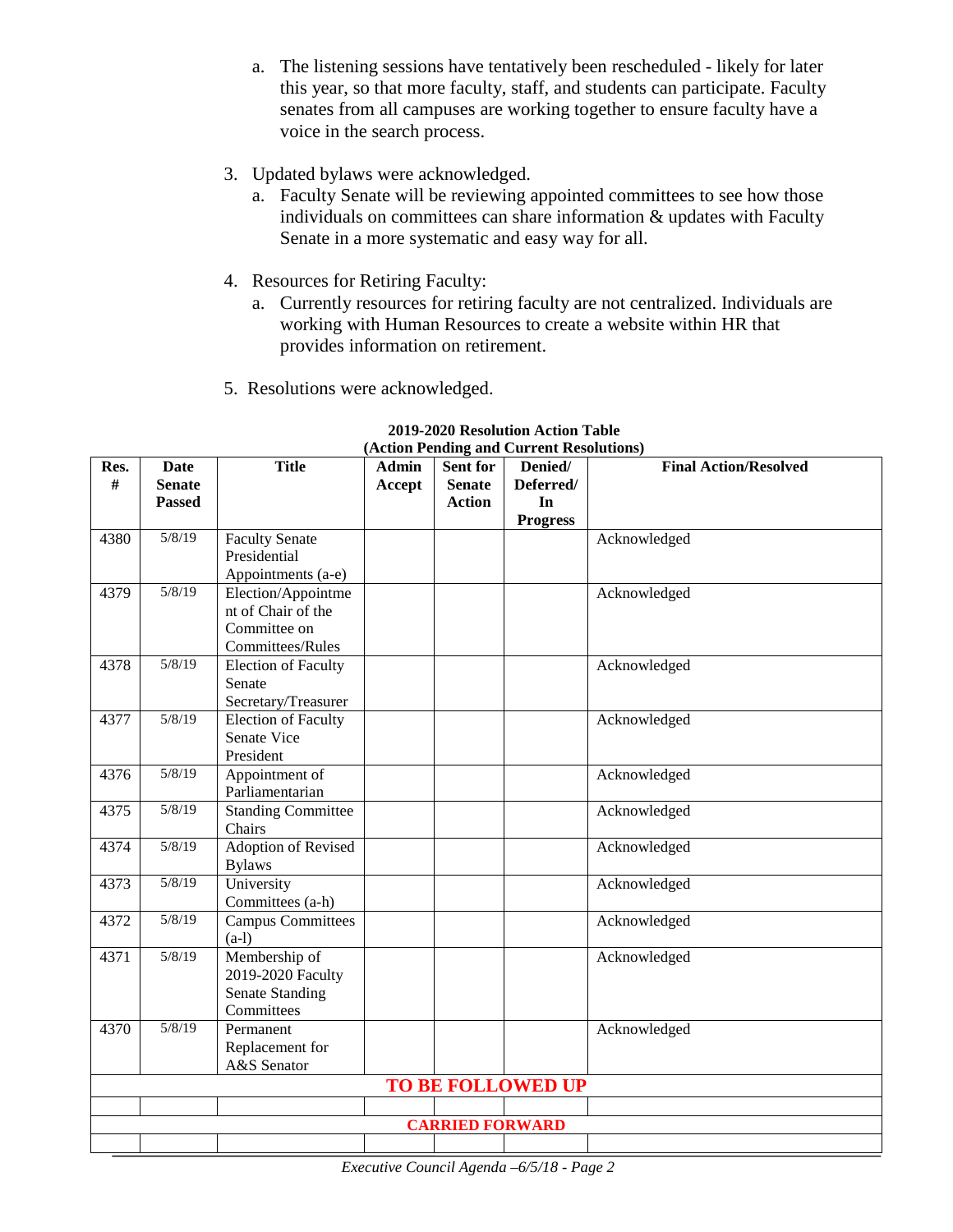**2. Treasurer's Report:** Senator Davidson (May 2019) (agenda attachment – pg. 16)

#### **IV. Standing Committee Reports**

### **A. Committee on Academic and Curricular Affairs:** Senator Woody

### **PENDING:**

#### **1. Plagiarism**

Senator Qureshi asked if anyone knew of any institutional support in keeping track of student plagiarism cases. Phil Covington, AVC for Student Success, was mentioned. Plagiarism was also noted in the recent Academic Integrity Policy. *(9/12/18: This was assigned to the Academic & Curricular Affairs Committee.)* 

We are still awaiting data and or policy information from Dr. Regina Toman related to grade changes. We have reached out to Dr. Phil Covington on the administrative implementation of the policy.

## **2. Student Evaluation Responses**

Since student evaluation of instruction moved from paper forms done in class to on-line, the response rate has been so low the data may not be a valid indication of what the form purports to determine. In some cases the response rate itself has been improperly used in faculty evaluation; especially small sections may use no evaluation. The form itself may be part of the problem, relating to those who submit it as customers rather than learners.

Senator Huq would like to see Evaluation response increased. Hank Robinson will speak to the Professional Development Committee and there will be more to report then. Some questions are: What are the evaluations being used for? Is it cost effective? What information do students have about the evaluations? *(On 10/10/18: The task of consideration of the current student evaluation was accepted by the A&CA Committee.)*

We had some discussion of this issue as well as the data we are waiting on with respect to how students view the timeliness of feedback. The committee was provided with the relevant section from the Board of Regents Bylaws (5.1.2):

Students can contribute significantly to the evaluation of instruction. The faculty has the obligation to solicit students' evaluation of their educational efforts and to make changes in accordance with their best judgment. To assist the faculty in the task of providing the best possible education, students should express their reactions and opinions about the character and relevancy of the instruction to the department or college involved. Each college or school should establish a standing procedure through which student evaluations can be expressed.

We discussed the efforts led by Steve Bullock that led to the revamp of the SET form a number of years ago. The committee shared their own experiences from their colleges where it appears that they have some latitude with respect to defining the form of the evaluation process but there was also an acknowledgment that this was a herculean task and that might explain why there has been little activity yet with respect to making changes.

The committee also discussed that it does at times feel as if the response rates are used as one of the dimensions of faculty evaluation. Anecdotes were shared about individual experiences and frustration.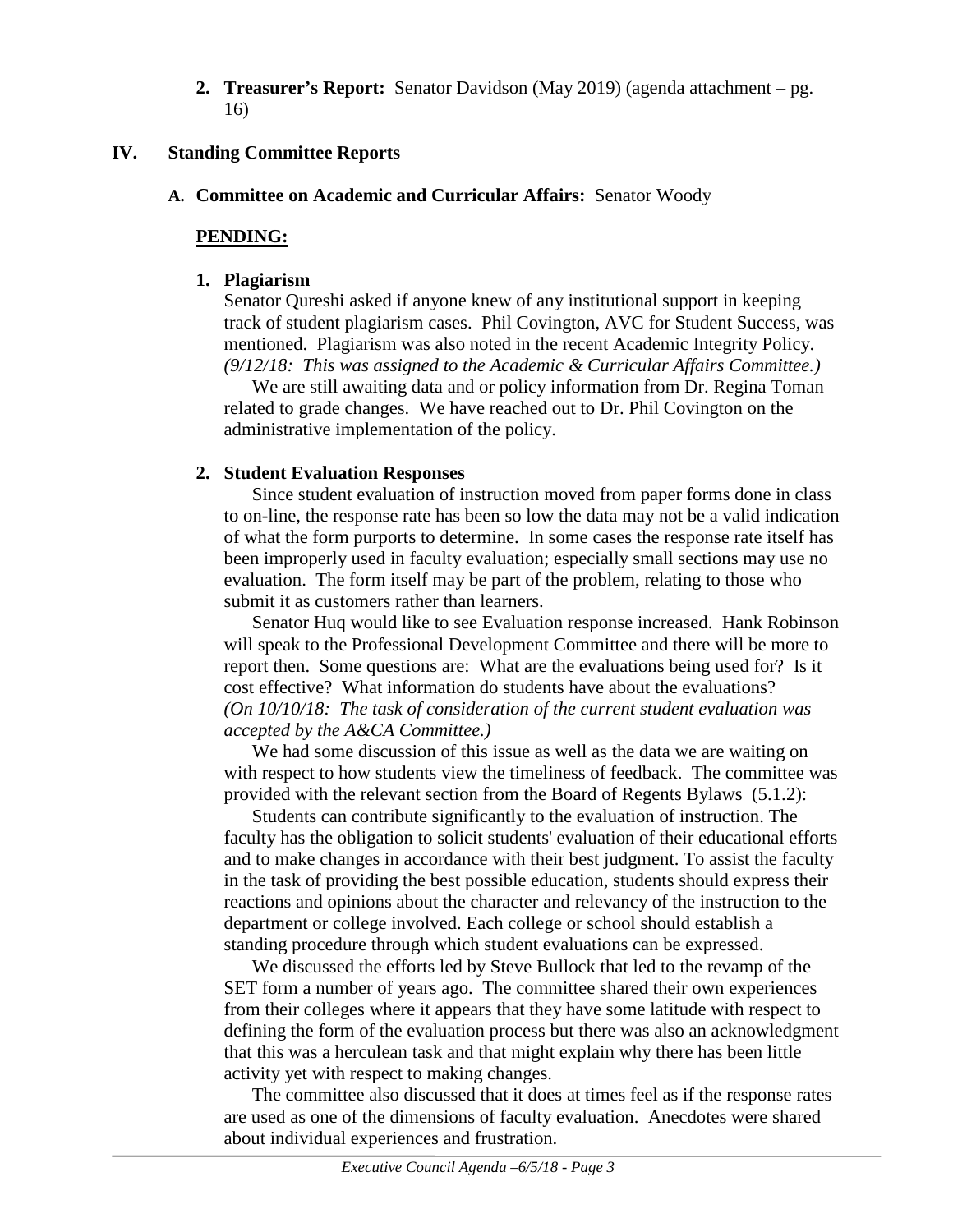# **3. Proposals that come before us seeking an endorsement:**

12/12/18: The committee had some discussion about our specific role with respect to the proposals that come before us seeking an endorsement from our committee and the Faculty Senate. Clearly these proposals already have the support of the faculty behind the proposals and the campus leaders in their chainof-command. By the time they have reached the committee they have been scrutinized by multiple levels of approval. Some wondered the consequence of voting against or delaying the approval until issues raised by the committee have been addressed. Some members of the committee observed that we need to presume that our colleagues and their leadership have made the best set of choices with respect to the proposals and thus our advisory role is to provide constructive feedback and/or highlight issues we believe may be raised by other stakeholders and suggest these be considered before the proposal moves through the approval process.. At least one member of the committee wondered if that were the case is there any substantive value to this process. This is important because our purpose determines our effort. If we are to scrutinize these with a neutral position and make an independent/ separate determination of their worth we would invest significantly more time than if our role is advisory only.

- **4. A policy to clearly establish the rights of students to seek accommodation around class activities (assignments, attendance and examinations) that are scheduled and conflict with important religious observations:** We had some discussion of the need for a policy to clearly establish the rights of students to seek accommodation around class activities (assignments, attendance and examinations) that are scheduled and conflict with important religious observations. There is still some uncertainty with regards to the need for this but the committee agreed that Burch Kealey will continue to review policies used by other universities and take up the discussion again at our January meeting. *(2/27/19)*There was not been any action on this item.
- **B. Committee on Educational Resources & Services:** Senator Schoenbeck

## **PENDING:**

**C. Committee on Faculty Personnel & Welfare:** Senator Huq

# **PENDING:**

**1. Faculty/Staff Safety Processes.** *10/2017 cont.:* Dr. Gina Toman has been named Faculty Human Resources Officer and Assistant to the Senior Vice Chancellor. She begins her new role on October 11**.**

We are interested in the administration developing a website similar to the Student Safety Website.

Note: We felt that the following site makes a good model: http://academicpersonnel.unc.edu/faculty-policies-procedures-guidelines/

We expect Gina Toman will be help us address the request that there be a flow-chart that will help faculty understand and negotiate the many resources that are available: Ombudsperson, EAP person, counseling, BRT, etc. What information is confidential, etc. This "flowchart" may manifest itself in the form of the website mentioned above.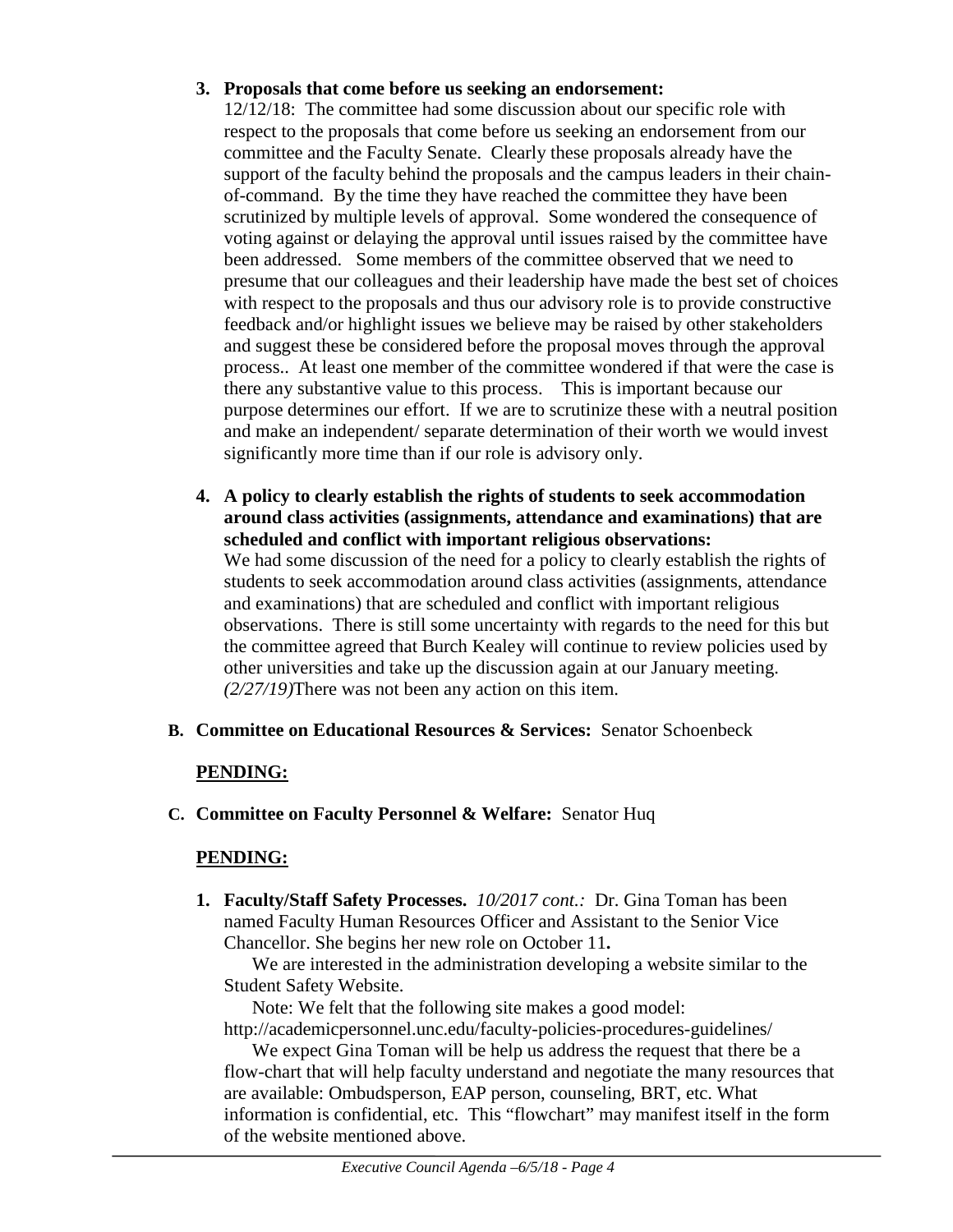*(3/4/18 Info: Academic Affairs is doing a big website development.)*

### **2. Accessibility to Classroom IT Equipment**

*(3/7/18):* EC&C sent this item was to the ER&S Committee**.**  *(8/15/18: ER&S moved to have this item sent to FP&W as this seems to be ergonomics.)* 

*(11/7/18: EC&C more fully defined this item to how to direct our future efforts in trying to understand the design process for all Colleges and how faculty can be involved in this process. Are ADA directives followed, etc.?) (4/3/19: EC&C agreed this was not a personal issue, but a Resource Issue, such as computer control/access areas in some classrooms are too low for all to access.)*

*(4/3/19: EC&C said this was more a resource issue, not a personal issue.)* 

## **D. Committee on Goals and Directions:** Senator Ostler

#### **PENDING:**

#### **1. Solar Panels at UNO**

Bringing solar energy infrastructure (particularly solar panels and EV charging stations) to the UNO campus and potential funding sources and partnerships. *(10/3/18: EC&C was told Senator Richard Stacy would take the point on this.) (5/1/19 Dr. Chen and his students will be submitting their report at the end of May 2019. Senator Bereitschaft and Senator Stacy will be working on the grant proposal this summer.)*

### **E. Professional Development:** Senator Cast-Brede

## **PENDING:**

**1. Creation of an Easily Found List of What Retiring Faculty Need to Know for Retirement**

*(4/11/18: Sent to PD Committee.) (11/14/18: Planned action steps: HR will look at the creation of a list for those planning retirement.) (5/1/19: This was put on the next EC&A agenda)*

## **F. Committee on Committees:** Senator Qureshi

## **1. RESOLUTION: UCRCA (University Committee on Research & Creative Activity)**

BE IT RESOLVED that the following name go forward as a three year appointment, from 08/1/19 through 07/31/22, to replace a member who is completing his term as an At-large member on the UCRCA (University Committee on Research & Creative Activity):

\_\_\_\_\_\_\_\_\_\_\_\_\_\_\_\_\_\_\_, (to replace Dustin Slivka).

**~~~~~~~~~~~~~~~~~~~~~~~~~~~~~~~~~~~~~~~~~~~~~~~**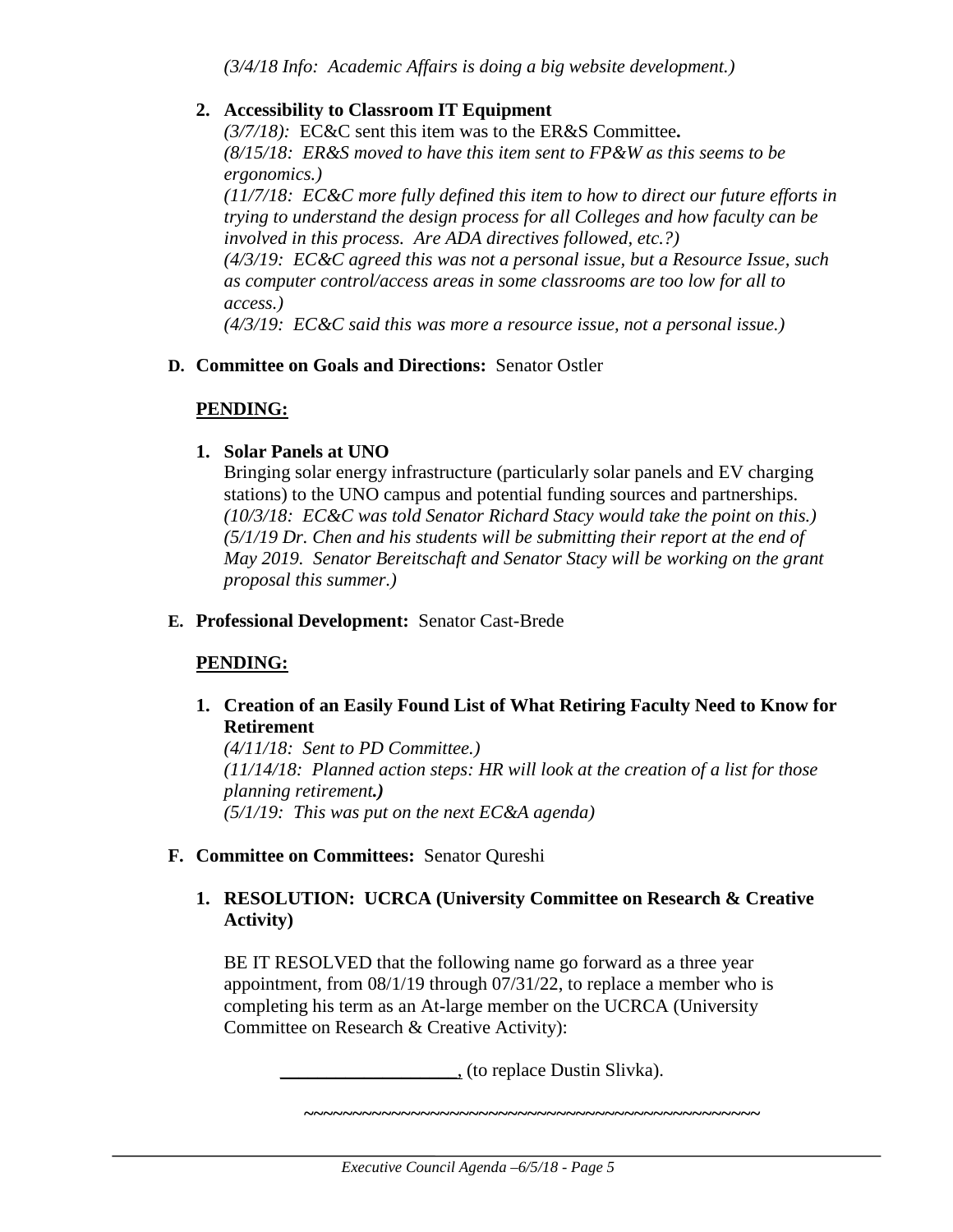# **2. Complete RESOLUTION: Professional Conduct Committee** *(for 9/11/19 mtg.)*

AND, BE IT ALSO RESOLVED, one representative will be elected by ballot vote from the following two nominees to serve a three-year term as Alternate on the Professional Conduct Committee from September 16, 2019, through September 15, 2022, to replace Juan Casas, who has been chosen as Associate Dean for Graduate Studies:

\_\_\_\_\_\_\_\_\_\_\_\_\_\_\_\_\_\_\_\_\_\_\_\_\_\_\_\_\_\_; \_\_\_\_\_\_\_\_\_\_\_\_\_\_\_\_\_\_\_\_\_\_\_\_\_\_\_\_\_\_.

\_\_\_\_\_\_\_\_\_\_\_\_\_\_\_\_\_\_\_\_\_\_\_\_\_\_\_\_\_\_\_\_\_\_\_ \_\_\_\_\_\_\_\_\_\_\_\_\_\_\_\_\_\_\_\_\_\_\_\_\_\_\_\_\_\_\_\_\_\_\_.

**3. Complete RESOLUTION: Academic Freedom & Tenure Committee** *(for 9/11/19 mtg.)*

**~~~~~~~~~~~~~~~~~~~~~~~~~~~~~~~~~~~~~~~~~~~~~~~**

And a one tenured faculty member from the following two tenured faculty members will be elected as a one year replacement for Laura Grams who will be on Sabbatical for the Academic year 2019-2020:

**PENDING:**

**1. Involvement in Policies (such as IT)**

The Senate recommended that it have some involvement in policy making, as in IT Policies. They would like to investigate, engage with people who make policies, like IT, and get that information back to the Senate as quickly as possible. The policies should be technology neutral. On 2/13/19 the Senate passed this to the Rules Committee.)

**~~~~~~~~~~~~~~~~~~~~~~~~~~~~~~~~~~~~~~~~~~~~~~~**

**2. RESOLUTION:** Election of a Second Standing Committee Chair as Executive Officer/Appointment of the Chair of the Cabinet

As not all standing committee chairs were elected for the year, the following resolution is held until the August Retreat.

**BE IT RESOLVED**, that according to the Article V.A.2 of its Bylaws the Faculty Senate elects Senator as the Second Committee Chair and 2019-2020 Executive Officer.

#### **V. Other Faculty Senate Committees**

**A. Faculty Senate Budget Advisory Committee Report**: Prof. Hall, Maher, O'Hara

**VI. Ad hoc Committees**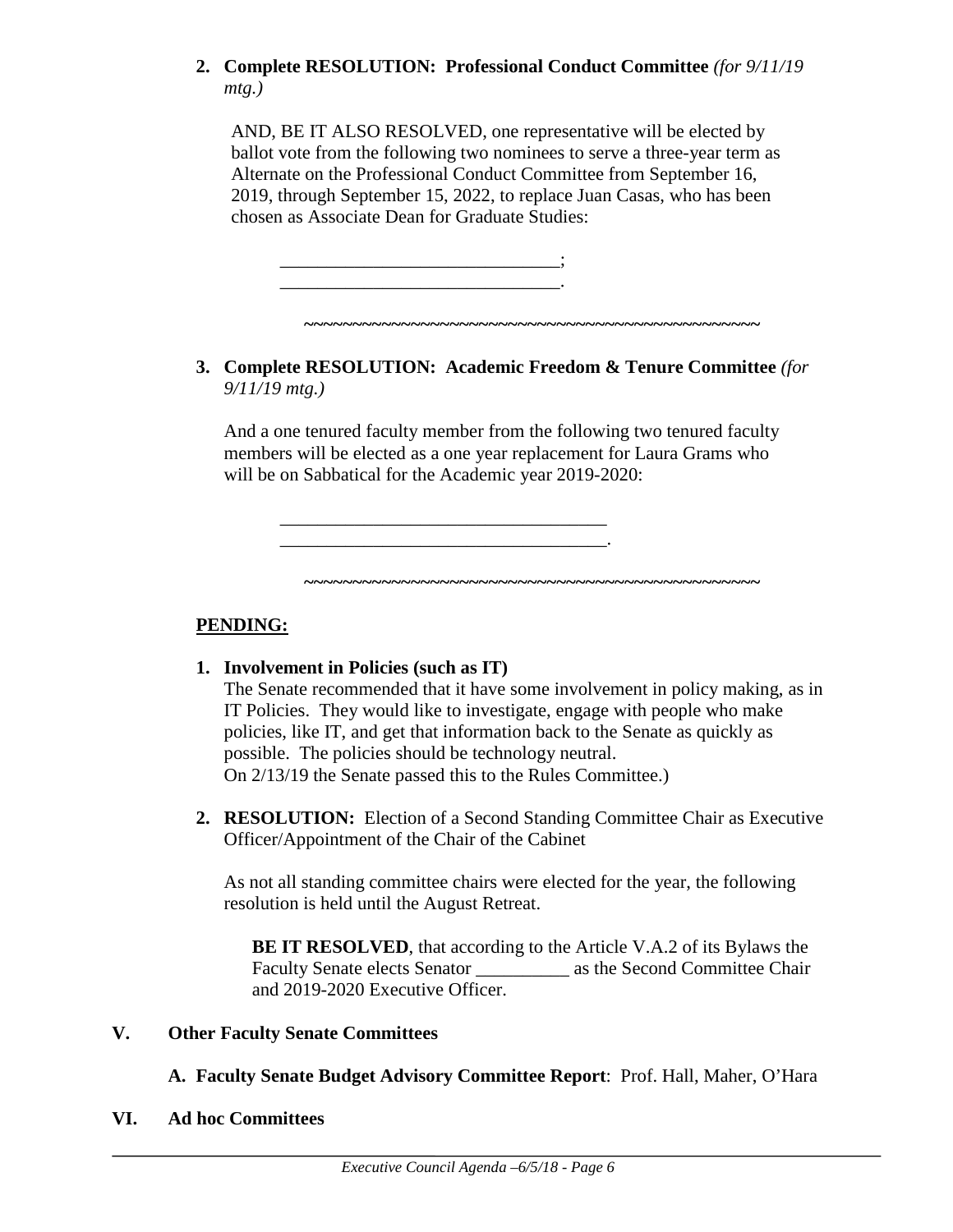## **A. Ad hoc UNO-UNMC Faculty-to-Faculty Communication and Collaboration Committee:** Senator Kelly

- **VII. Non-Senate Committee Reports**
- **VIII. Unfinished Business**
- **IX. For the Good of the Order**
- **X. New Business**

#### **A. NU Presidential Search**

- Letter of Request for Search Advisory Committee Nominations (agenda) attachment – pg.  $17$ )
- Letter from Four NU Faculty Senate Presidents (agenda attachment pg. 18)

#### **B. Campus Policy/Compliance Committee (Discussions with Brenda Kolobara about better participation)**

- specific upcoming policies
	- conflict of interest policy
	- $\blacksquare$  equity and royalty distribution policy / committee
		- new committee proposed to handle issues around IP/licensing/royalties fees for on-campus inventors
	- environmental safety compliance issues
- **C. IRB Committee approver role open, seeking UNO participation for better voice on what is otherwise dominated by MDs from UNMC**
- **D. Update on faculty websites hosted on reclaim and on Digital communications strategy update**
- **XI. Adjourn**
- **XII. Announcements**
	- **A. EO&A Mtg:** Wednesday, June 19, 2019, 2 p.m., EAB 200
	- **B. EC Mtg:** Wednesday, July 10, 2019, 2 p.m., MBSC 222
	- **C. EO&A Mtg:** Wednesday, July 17, 2019, 2 p.m., EAB 200
	- **D. EC Mtg.:** Wednesday, August 7, 2019, 2 p.m., MBSC 222
	- **E. Faculty Senate Retreat:** August 21, 2019 (All Senators/All Day; Alumni Center)
	- **F. EO&A Mtg:** (No meeting in August)

| <b>Schedule for 2019-2020</b>      |                                             |  |  |  |  |
|------------------------------------|---------------------------------------------|--|--|--|--|
| <b>EC</b> Meetings                 | <b>Faculty Senate Meetings</b>              |  |  |  |  |
| (Usually $1st$ Wednesday of month) | (Usually $2^{nd}$ Wednesday of month)       |  |  |  |  |
|                                    | $\epsilon$ $\epsilon$ $\epsilon$ $\epsilon$ |  |  |  |  |